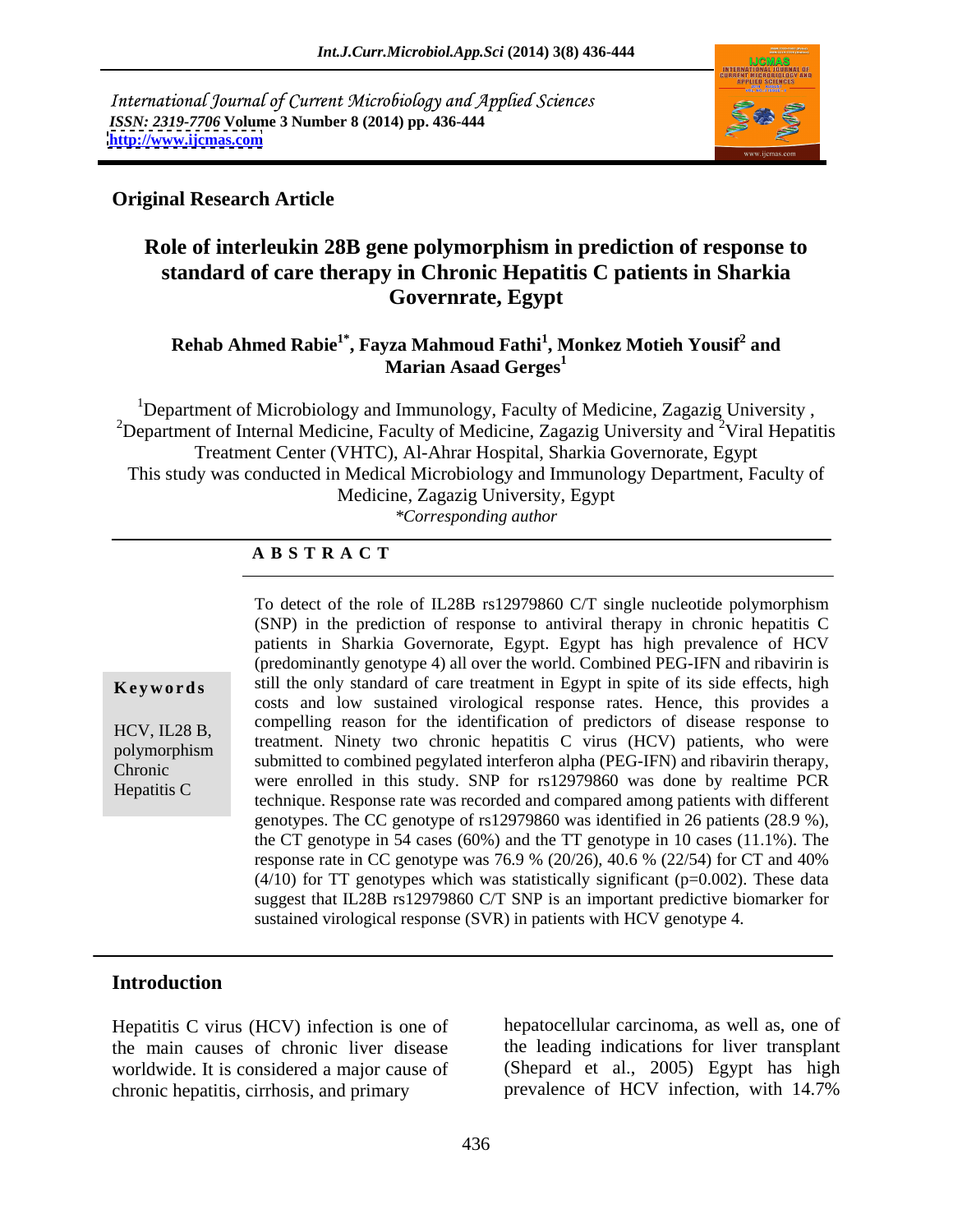positive HCV antibody and 9.8% positive written consent was obtained from each

economic approach to predict failure of association studies (GWAS) reported that single nucleotide polymorphisms (SNPs) near the IL28B (IFN- $\lambda$ 3) locus displayed an association with treatment response, mainly

This study is a case-control study, aimed at assessing the role of IL28B rs12979860 C/T single SNP in the prediction of response to antiviral therapy in chronic HCV patients in Sharkia Governorate, Egypt.

This study was conducted in Medical Microbiology and Immunology Department, fibrosis). Faculty of Medicine, Zagazig University. Ninety two patients with CHC who received  $\text{SOC}$  were recruited from the follow up  $\text{genotyping}$ clinic of the Viral Hepatitis Treatment Center at Al-Ahrar Hospital (VHTC), Sharkia Governrate, Egypt, to be enrolled in this study in the period from October 2013 to January 2014. Patients included 71 (77.2%) males and 21 (22.8%) females with their ages ranged from 22 to 59 years old<br>extraction was done using PureLink® (47.28 *±* 8.32). This work was approved by the ethical committee of Faculty of Medicine, Zagazig University. Informed

HCV RNA among people (15-59 years old) patient before inclusion in this study. (El Zanaty, 2009). Patients were divided into two groups Combined pegylated interferon alpha (PEG-first group was the non responder group IFN) and ribavirin therapy are still the (case group) which included 46 chronic standard of care therapy (SOC) for chronic HCV patients who failed to respond to hepatitis C (CHC) infection in Egypt. The combined therapy with persistent HCV rate of sustained virological response (SVR) RNA detection at any time after 12 weeks of is around 50% (Kamal , 2011) and it is of treatment and up to 72 weeks after initiation major interest for both patient care and of therapy. The second group was the response. Several independent genome-wide included 46 chronic HCV patients with SVR according to their response to therapy; the responder group (control group) which who had undetected HCV RNA in their serum from week 12 and up to week 72 after initiation of therapy.

in HCV genotype 1 (Rauch et al., 2010)*.* All patients were submitted to SOC of Few data are so far available regarding the pegylated interferon-alpha 2a 180 mcg per role of IL28B polymorphism in HCV-4 week or pegylated interferon-alpha 2b 1.5 patients with respect to response to mcg per Kg in combination with ribavirin combined antiviral therapy (Khattab et al., 600-1400 mg per day according to their 2011) body weight for 48 weeks. Retrospective **Materials and Methods Existence**, and alpha fetoprotein level, collection of patients' data was done using the data recorded in their files as well as via patients' interview to fill the missed data. This data included demographic (age  $-$  sex), clinical (body mass index), baseline biochemical (liver function tests, insulin resistance, thyroid stimulating hormone level and alpha fetoprotein level), virological (viral load by real time PCR) and histopathologic characteristics (stage of fibrosis)

# **IL28B rs12989760 SNP detection and genotyping**

Two ml blood were withdrawn under complete aseptic measures from every patient and were dispensed in a sterile vaccutainer tube containing ethylene diamine tetra acetic acid (EDTA). DNA extraction was done using PureLink® Genomic DNA (Invitrogen, Life technologies, USA) according to the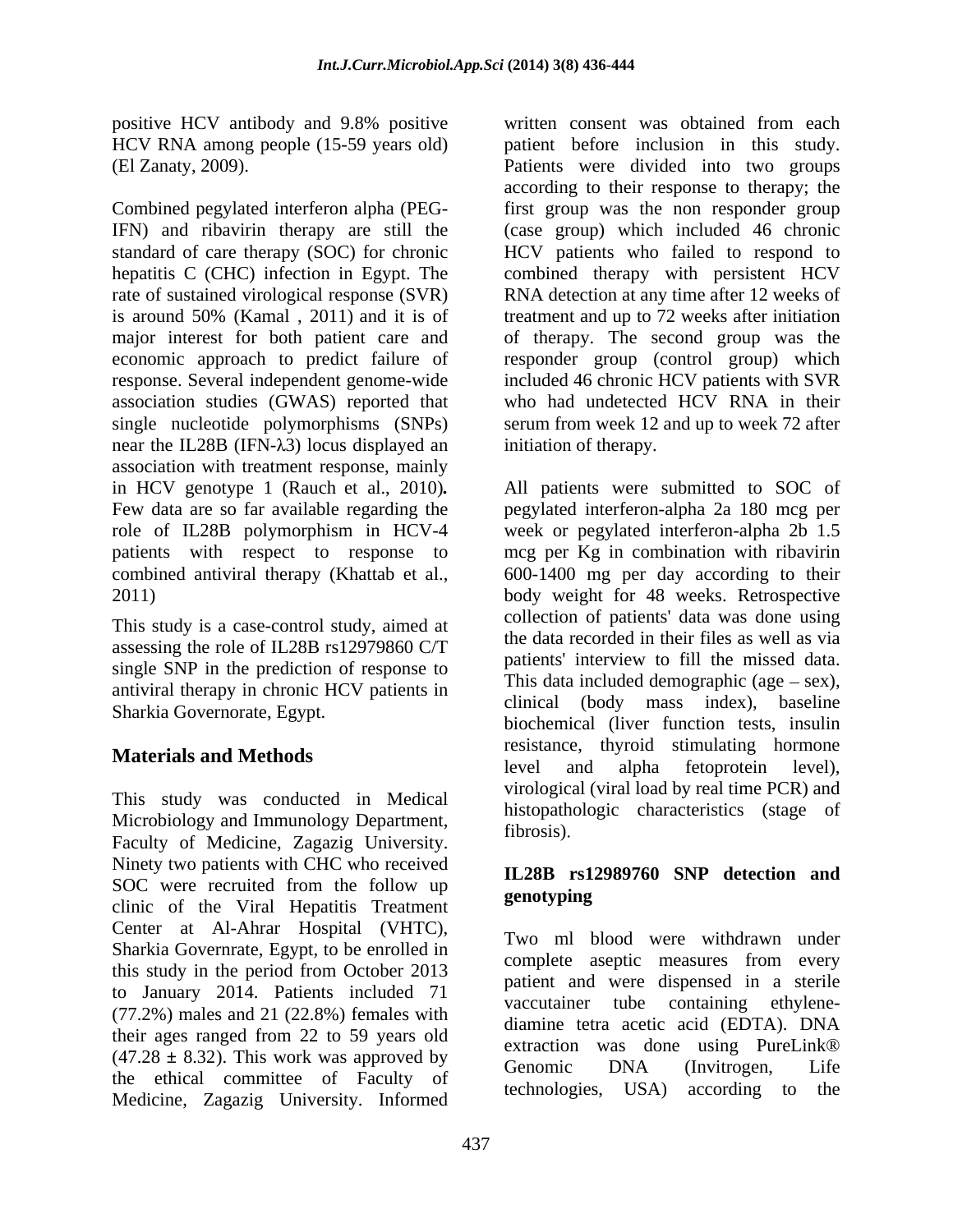using Nanodrop 2000 Spectrophotometer

IL28B genotyping was done using Taqman 2 X concentration and Custom Taqman IL28B SNP (rs12979860) Genotyping Assay (Applied Biosystems, USA) which consists of two tubes each one contains two primers for amplifying the polymorphic sequence of interest and two TaqMan® MGB probes distinguishing between the two alleles (primers and probes sequences were not

Real-time PCR was performed using 7500 real time PCR system (Applied Biosystems, USA) with the following cycling conditions**;**  polymerase activation step for 10 minutes at 95°C and two step-cycling of 40 cycles that includes denaturation step for 15 seconds at 95°C and combined annealing and extension

Statistical package for social sciences (SPSS) program version 16 for windows and Epi info computer program were used for data analysis. Quantitative variables were summarized using mean  $\pm$  SD. Independent t-test was done to compare two normally distributed variables and Chi square  $(\chi^2)$  test for categorical qualitative variables. p value

The characteristics of the patients with difference  $(p= 0.002)$  was present

manufacturer's instructions. DNA cases). Of the 26 cases with CC genotype, quantitation and purity assessment was done 20 patients were responders (76.9%) and (Thermo Scientific, USA). The CT genotype was detected in 54 cases Universal Master Mix II (Applied genotype, 32 cases were non responders Biosystems,USA) that is supplied in a (59.3 %) and 22 were responders (40.7 %). with 2 different reporter dyes for undetermined cases with a percentage 2.17% shown in the kit). The responders. The response rate in CC only 6 cases were non responders (23.1%). with a percentage 60% of total determined cases (90 cases). Of the 54 cases with CT The TT genotype, on the other hand, was detected in 10 cases with a percentage 11.1% of total determined cases (90 cases). Among those with TT genotype (10 cases), 6 cases were non responders (60 %) and 4 patients were responders (40%). Two of total number of cases (92 cases) were detected. Both belonged to the genotype was 76.9 % (20/26) versus 40.6 % (22/54) for CT and 40% (4/10) for TT genotypes which when compared was statistically significant (p=0.002) (Table 3).

for 90 seconds at 60°C. included 26 patients, and the unfavorable **Statistical analysis**<br>
patients (Table 4). We found that no ) test between both groups regarding the activity was significant at  $\leq 0.05$  level.<br>favorable genotype were stage A1 or A2 and **Results and Discussion** the unfavorable genotypes were in stage A1 chronic HCV infection (before therapy) are concerning the level of ALT between both shown in Tables 1 and 2. CC genotype was groups where higher level was found in the detected in 26 cases with a percentage favorable (CC) genotype (mean 79.46 **±**  28.9% of the total determined cases (90 30.88) compared to the unfavorableAccording to IL28B gene polymorphism, patients were further divided into two groups; the favorable genotype (CC), this genotypes (CT+TT) which included 64 significant differences were present between different genotypes regarding the sex of patients ( $p= 0.065$ ), their viral load ( $p=$ 0.35), the fibrosis stage ( $p=0.186$ ), the body mass index (p=0.907), or being diabetic or not (p= 0.705). On the other hand, a significant difference  $(p= 0.025)$  was present stage where 92.3% of those having the 7.6% were stage A3, while all patients with or A2. In addition, a highly significant difference (p= 0.002) was present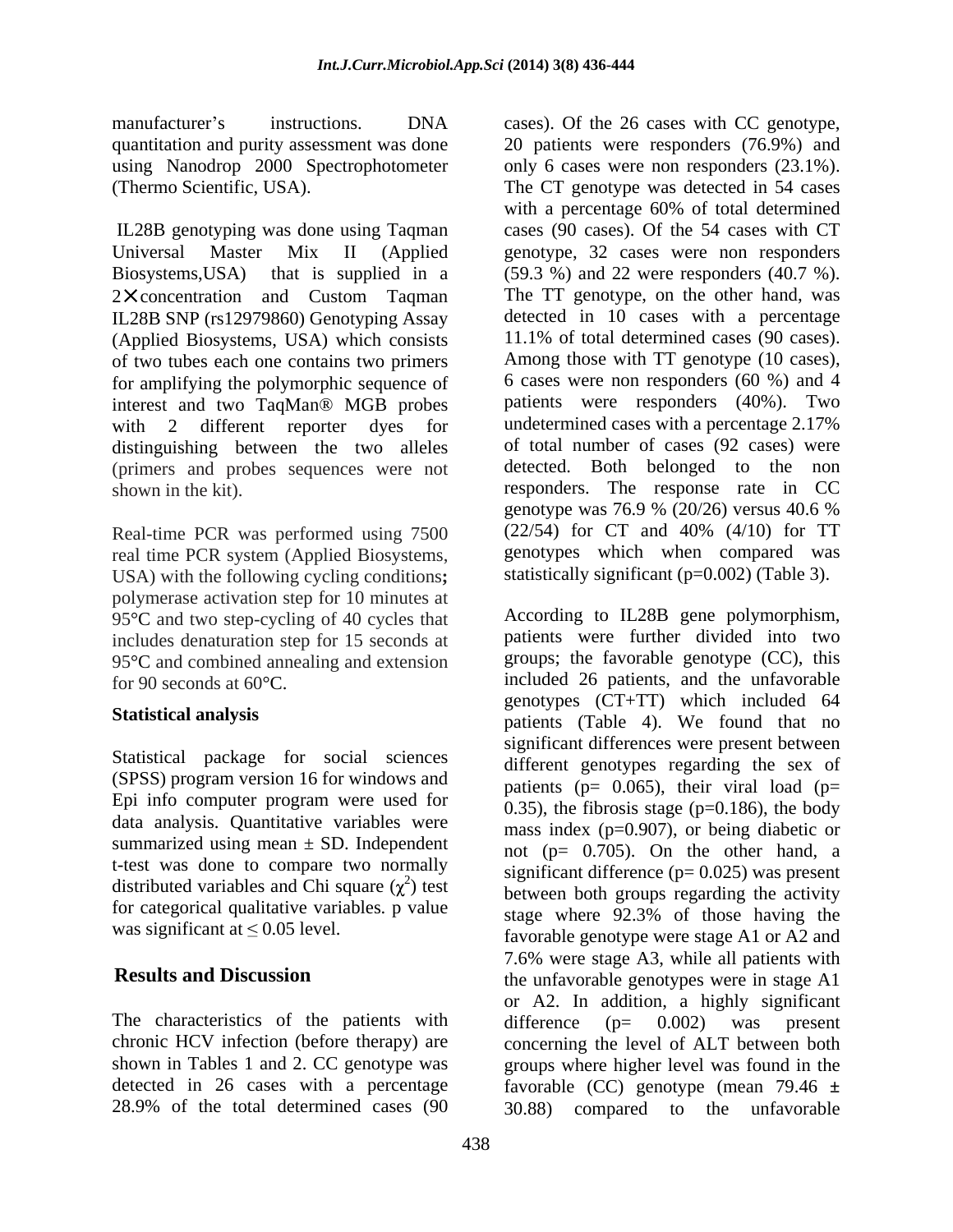genotypes (CT+TT) (mean 48.67 **±** 19.33). IL-28B cytokine producing C/C genotype

genes that all encode type III IFNs at chromosomal region 19q13. The three cytokine genes are induced by viral infection and have antiviral activity (Derbala et al., 2012). The current study was designed to clarify the effect of rs12979860 located nearest to interleukin 28B (*IL28B)* on HCV outcome after combined PEG-IFN and

The study involved 46 responder and 46 non responder HCV patients to SOC therapy. A highly significant difference (p=0.001) was detected concerning the level of AFP between both groups where the mean  $\pm$  SD in the responder group was  $7.06 \pm 8.25$ compared to  $17.94 \pm 12.65$  in the non responders. This comes in accordance with Khairy et al., 2013 who reported that the baseline AFP was an important predictor of antiviral therapy response in chronic HCV patients and that higher serum AFP level was the strongest predictor of failure to achieve SVR in their studied patients. This comes also in agreement with previous studies including HCV genotype 4 (Gad et  $\%$ ). al., 2009) & (Males et al., 2007) and genotype 1(Akuta et al., 2007) & (Chen et When IL28B gene polymorphism al., 2007) which highlighted the same findings. Another significant difference (p=0.03) regarding platelet count was found between both groups and this comes in the CC genotype (76.9 %) compared to keeping with that reported by Kanda et al. 40.7 % for CT and 40% for TT genotypes keeping with that reported by Kanda et al., 2013 who found that, in treatment-naive patients, the SVR rate of the pretreatment platelet count  $<$  130000/  $\mu$ L group was significantly lower than that of the pretreatment platelet count  $\geq 130000/\mu L$ group. The rates were 81.8%, 46.5% and 29.4% for

Previous studies had reported that the high De Nicola et al. (2012) found that 88% of

*IL28B* encodes IFN- $\lambda$ 3 which is involved in HCV infection and that patients who viral infection control, including HCV. It is harbored the C allele at rs12979860 were also closely related to both *IL28A* and *IL29*  more prone to respond to treatment and clear ribavirin therapy. & (Par et al., 2011)*.* In the current study, all enhanced the spontaneous resolution of HCV two to three fold greater than patients who did not possess polymorphism. Moreover, the frequency of IL-28B C/C genotype was found to be lower in HCV patients than in controls, which suggest a primary role for IL-28B in the resolution and even the protection against chronic HCV infection (Thomas et al., 2009) cases were subjected for testing IL28B gene polymorphism rs12979860 using real time PCR. The CC genotype was detected in 26 cases forming 28.9% of the total determined cases (90 cases). On the other hand, the CT and TT genotypes were detected in 54 (60%) and 10 (11.1%) of the total determined cases (90 cases), respectively. This comes in keeping with De Nicola et al., 2012 who found that of 112 treated patients (75 of Egyptian descent) 23% were genotype CC, 63% CT and 14 % were TT, also with Khairy et al., 2013 who found that almost half (56%) of HCV4 Egyptian patients were CT followed by CC (25 %) then TT which had the least expression (19 %).

> When IL28B gene polymorphism rs12979860 was compared with SVR to SOC therapy in the current study, it was found that the response rate was higher for the CC genotype (76.9 %) compared to 40.7 % for CT and 40% for TT genotypes which was statistically significant  $(p=$ 0.002). This finding is supported by Asselah et al., (2010) who showed a better treatment response rate of the C Allele of the IL28B gene SNP rs12979860 where the response rates were 81.8%, 46.5% and 29.4% for genotypes CC, CT and TT respectively, also De Nicola et al. (2012) found that 88% of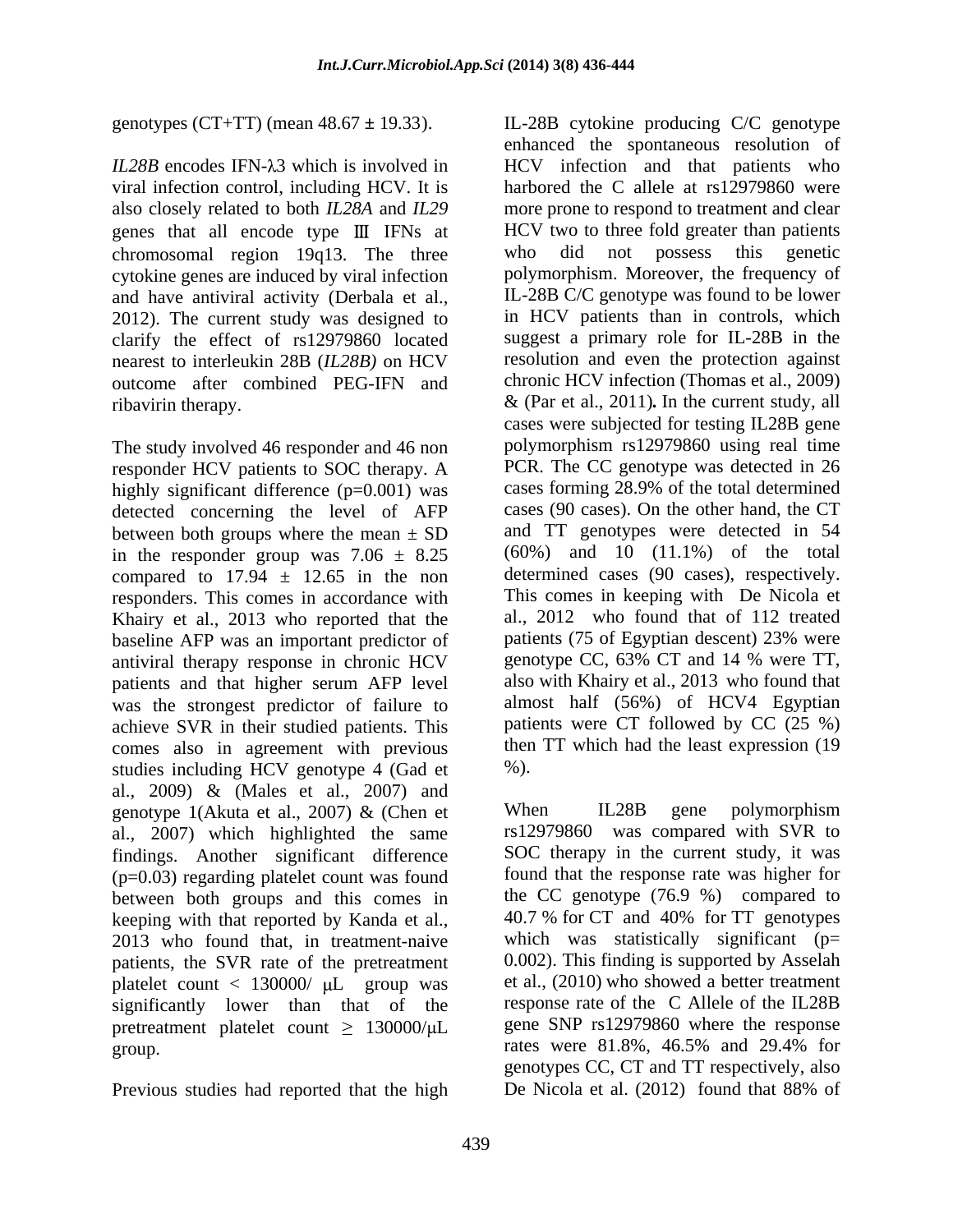The exact mechanism and explanation **However**, the polymorphism has no behind the association between genetic variations in the IL28B gene and combined (which might influence the treatment therapy outcome is not clear but response) as higher or lower, and this spontaneous clearance of HCV was related implies that the association of the to these variations (Derbala et al., 2012). polymorphism with viral clearance and viral<br>The lower intrahepatic expression of IFN-<br>loads may be unrelated. stimulated genes in IL28B CC carriers than higher in patients carrying the minor bolymorphism among women who based therapy is instituted in chronically infected patients. These findings may

In the current study, there was no significant The association between IL28B relation between IL28B gene polymorphism bolymorphisms and liver fibrosis and viral load ( $p= 0.3$ ). This comes in progression is controversial (Agu'ndez et al., keeping with previous studies (Derbala et  $2012$ ) & (Gomez et al., 2011). In this study, (2009) who reported viral load with the CC revealed higher viral load among their CC patients and explained this as hypothetically, allowing higher viral replication while

SVR patients were CC compared to 37% for keeping an enhanced susceptibility to CT/TT ( $p < 0.0001$ ). Similar findings were exogenous INF-  $\alpha$  therapy. This controversy also reported by Jia et al. (2012) where SVR between the current study results and the rate was 72.7 % for the CC, 41.6% and other studies could be explained by that the 34.4% for CT and TT, respectively. exact mechanism underlying this genetic other studies could be explained by that the association with viral loads is unclear. However, the polymorphism has no association with the baseline viral loads implies that the association of the polymorphism with viral clearance and viral loads may be unrelated.

patients with CT/TT variants might facilitate No significant relation (p= 0.06) between the antiviral activity of IFN-based therapy IL28B gene polymorphism and gender was (Thompson et al ., 2010), though Agu'ndez detected in the current study. The same et al. (2012) have found that these genetic result was recorded in previous studies traits were not related with the levels of (Derbala et al.,2012) , (Hendy et al., 2011 ) intrahepatic IL28B gene expression but the & (Montes-Cano et al., 2010) .On the other baseline expression of interferon stimulated hand, this comes in contrast with Rao et al. genes (ISGs) was found to be significantly (2012) who reported a significant genetic rs12979860 T allele. In this way, it leaves a responded to treatment. This could be narrower margin of response when HCV explained by the difference in tested SNPs acutely infects the liver or when interferon- as they reported this gender related polymorphism among women who difference with rs8099917 TT genotype.

explain why the spontaneous clearance of Liver fibrosis in patients with chronic HCV virus is more frequent in subjects with hepatitis C is believed to result from the rs12979860 C/C genotype and that this immune-mediated phenomena rather than genotype is a predictor of SVR. the direct consequence of a cytopathic effect al., 2012) & (Shi et al., 2012) On the other no significant relation ( $p=0.186$ ) between hand, this comes in contrast with Ge et al. liver fibrosis and IL28B gene polymorphism patients, also with Hendy et al., 2011 who that recorded previously (Derbala et al., patients harboring allele C could display 2011 reported that IL28B CC carriers might lower activity of their endogenous INF-  $\alpha$  experience a more rapid progression of of HCV replication (Barreiro et al., 2011). The association between IL28B polymorphisms and liver fibrosis progression is controversial (Agu'ndez et al., 2012) & (Gomez et al., 2011). In this study, was found which comes in agreement with 2012), (Asselah et al., 2010) &( Marabita et al.,2011 ).On the other hand, Barreiro et al., HCV-related liver fibrosis. Falleti et al.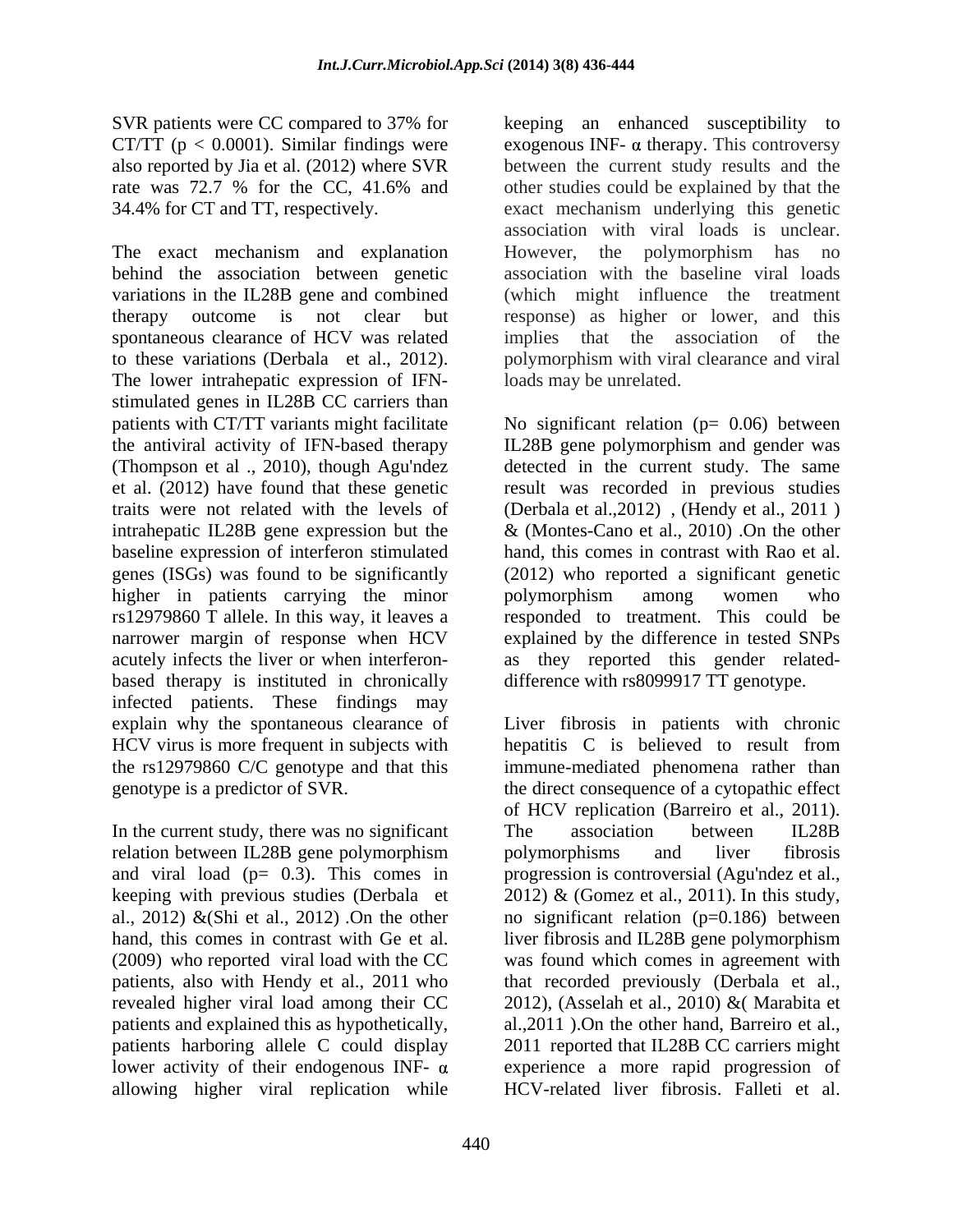differences could be explained by the

In the current study, a significant relation reported previously by Thompson et al. (2012) where the SNP rs12979860 was the

(2011) have found, in addition, that the only SNP associated with baseline ALT unfavorable rs12979860 T/T gene pattern level (p=4.2x10-9) and also the only SNP was associated with worse liver fibrosis in a associated with METAVIR A2-3 activity group of 629 HCV patients which comes in  $(p=1.8 \text{ X } 10-8)$  with no other genetic loci contrast with the current study. These were associated with ALT level or A2-3 different nature of the study carried by found that rs12979860 CC genotype is Barreiro et al. (2011) which was conducted associated with higher serum ALT than the on 304 HIV-HCV co infected patients. The remaining genotypes but they didn't confirm other study carried by Falleti et al., 2011 was the suggested relation between the IL28B done on a relatively large sample size of 629 gene polymorphism and the histological patients with 200 of them having cirrhosis. necroinflammatory activity. This could be between IL28B gene polymorphism genotype 1 and all their patients were white rs12979860 and both activity (p= 0.02) and with most of them were Spaniards in ALT level (p= 0.002) was found. These contrast to our study which was done on findings come in keeping with those Egyptian patients mostly with genotype 4a activity. In addition**,** Agu'ndez et al. (2012) attributed to that most patients included in their study were infected with HCV as reported by WHO (2014).

| Character                      | Responders $(n=46)$<br>$Mean \pm SD$ | Non responders $(n=46)$<br>$Mean \pm SD$ | <b>Test</b>    | l D       |
|--------------------------------|--------------------------------------|------------------------------------------|----------------|-----------|
| Age (Years)                    | $47 \pm 8.79$                        | $47.56 \pm 7.91$                         | $t=0.3240$     | 0.740     |
| BMI                            | $26.45 \pm 2.81$                     | $25.73 \pm 3.13$                         | $t=1.156$      | 0.25      |
| Hb(g/dl)                       | $14.18 \pm 0.99$                     | $14.43 \pm 0.99$                         | $t=1.128$      | 0.22      |
| Serum albumin (g/dl)           | $4.1 \pm 0.49$                       | $4.11 \pm 0.47$                          | $t=0.710$      | 0.47      |
| TLC $(x10^3/\mu l)$            | $6.3 \pm 1.2$                        | $5.6 \pm 1.2$                            | $t=1.516$      | 0.14      |
| TSH (µIU/ml)                   | $1.8 \pm 0.99$                       | $1.72 \pm 1.02$                          | $t = 0.66$     | 0.51      |
| AFP(mg/ml)                     | $7.06 \pm 8.25$                      | $17.94 \pm 12.65$                        | $t = -4.62$    | $0.001**$ |
| AST (U/L)                      | $59.8 \pm 26.2$                      | $58.17 \pm 19.6$                         | $t=0.341$      | 0.73      |
| ALT (U/L)                      | $59.08 \pm 29.84$                    | $55.52 \pm 23.5$                         | $t=0.63$       | 0.52      |
| Platelet count $(x10^3/\mu l)$ | $213.52 \pm 30.15$                   | $154.52 \pm 31.5$                        | $t=9.174$      | $0.03**$  |
| Viral load                     | $823282.76 \pm 904438.74$            | $1262480.56 \pm 1310764.674$             | $t = -1.870$   | 0.07      |
| <b>Presence of diabetes</b>    | 8/38                                 | 8/38                                     | $\chi^2$ =0.39 | 0.53      |
|                                |                                      |                                          |                |           |

**Table.1** Epidemiological, biochemical and virologic characteristics of the studied groups

**Hb**; hemoglobin content, **TLC**; total leukocytic count, **TSH**; thyroid stimulating hormone, **AFP**; alpha fetoprotein, **AST**; aspartate aminotransaminase, **ALT**; alanine aminotransaminase. \*\*highly significant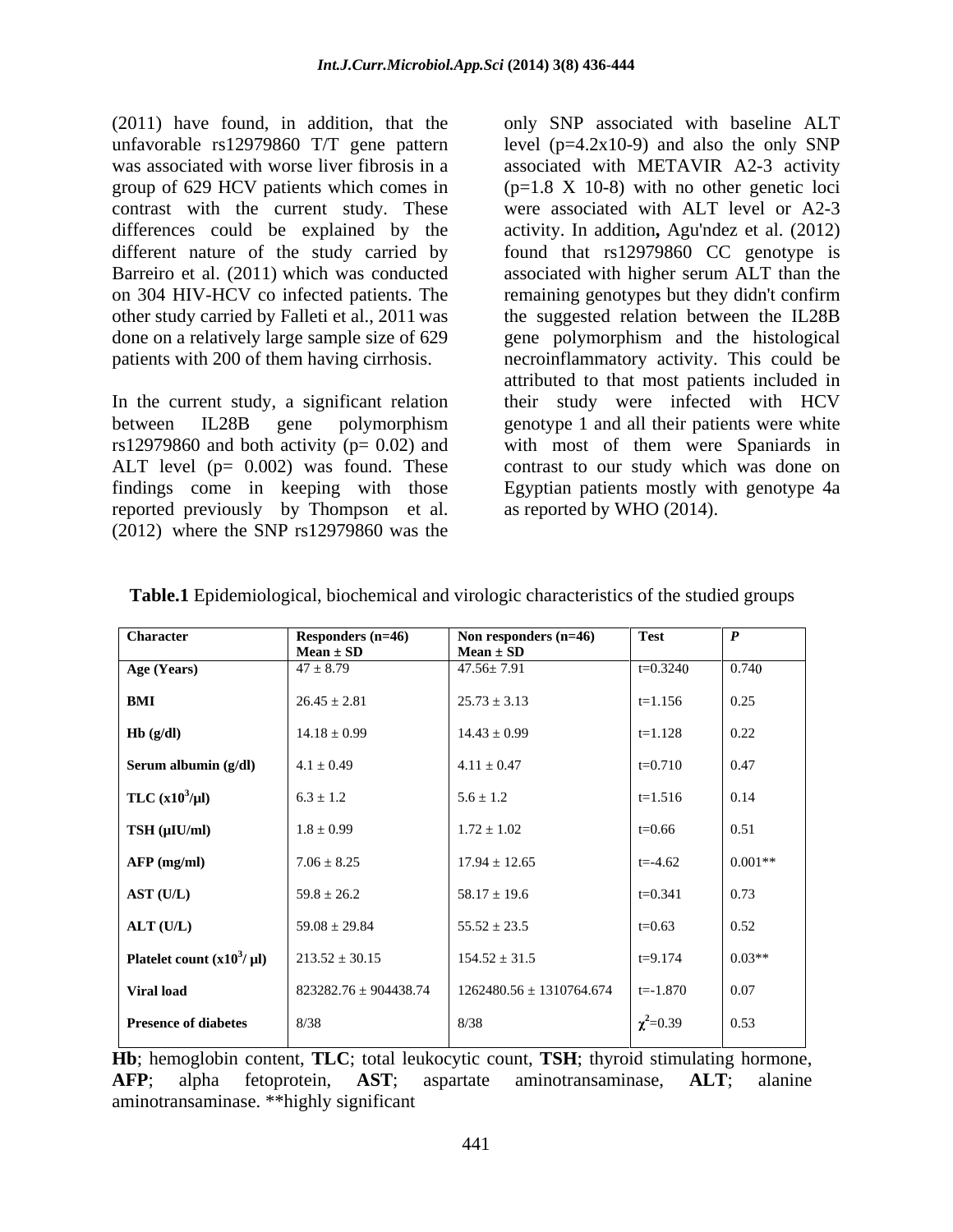|                          | Responders $(64)$ n $(\%)$ | Non responders $(64)$ n $(\%)$ |                      |       |
|--------------------------|----------------------------|--------------------------------|----------------------|-------|
| Stage of fibrosis        |                            |                                |                      |       |
| T34                      | 26(56.5)                   | 12(26.1)                       |                      |       |
| $\Gamma$<br>$\mathbf{1}$ | 18(39.1)                   | 28(60.9)                       | 1.985                | 0.739 |
| $\Gamma$                 | 2(4.3)                     | 6(13)                          |                      |       |
| <b>Stage of activity</b> |                            |                                |                      |       |
| $\cdots$                 | 30(65.2)                   | 22(47.8)                       |                      |       |
| $\mathbf{L}$             | 16(34.8)                   | 22(47.8)                       |                      |       |
| <u> ເ າ ບ</u>            | $--- (0.0)$                | 2 $(4.3)$                      | $\Lambda$ 17<br>1.11 | 0.12  |

**Table.2** Histopathological (fibrosis) and activity stages of both groups

**Table.3** IL28 B (rs12979860) gene polymorphism and genotypes in both groups

| Genotypes            | Responders                           | $- -$<br>Non responders | <b>Total</b>             | --<br>$\sim$        |
|----------------------|--------------------------------------|-------------------------|--------------------------|---------------------|
|                      | $(n=46)$                             | $(n=46)$                | $(n=92)$                 |                     |
| $\Gamma$<br><u>U</u> | $\sim$ $\sim$                        |                         | $\sim$<br>$\angle U$     |                     |
| $\sim$               | $\Omega$<br>$\overline{\phantom{a}}$ | $\sim$ $\sim$           | 54                       |                     |
| TTT<br>$\mathbf{r}$  |                                      |                         | 1 <sub>0</sub><br>$\sim$ | $9.74 \mid 0.002**$ |
| Undetermined         |                                      |                         |                          |                     |
| $\sim$               |                                      |                         | 80                       |                     |
|                      | $\sim$ $\sim$                        |                         | 61                       |                     |

\*\*highly significant

**Table.4** Relation between IL28B rs12979860 genotypes and different characters of studied patients

| <b>Character</b>                     | <b>Favorable genotype</b><br>$(n=26)$ n (%) | Unfavorable genotypes<br>$(n=64)n(\frac{9}{6})$ | $\chi^2$ |           |
|--------------------------------------|---------------------------------------------|-------------------------------------------------|----------|-----------|
| <b>Sex</b>                           |                                             |                                                 |          |           |
| Male                                 | 17(65.4)                                    | 54 (84.4)                                       |          |           |
| Female                               | 9(34.6)                                     | 10(15.6)                                        | 5.54     | 0.065     |
| <b>Biochemical &amp; Virological</b> |                                             |                                                 |          |           |
| ALT                                  |                                             |                                                 |          |           |
| $< 40$ U/L                           | 1(3.8)                                      | 23(35.9)                                        |          |           |
| $\geq$ 40 U/L                        | 25(96.2)                                    | 41(64.1)                                        | 9.7      | $0.002**$ |
| Viral load                           |                                             |                                                 |          |           |
| < 600.000                            | 11(42.3)                                    | 34(53.1)                                        |          |           |
| $\geq 600.000$                       | 15(57.7)                                    | 30(46.9)                                        | 0.865    | 0.35      |
| <b>Fibrosis stage</b>                |                                             |                                                 |          |           |
| $F1+F2$                              | 22(84.6)                                    | 60 (93.7)                                       |          |           |
| F <sub>3</sub>                       | 4(15.3)                                     | 4(6.2)                                          | 1.905    | 0.186     |
| <b>Activity stage</b>                |                                             |                                                 |          |           |
| $A1+A2$                              | 24 (92.3)                                   | 64 (100)                                        |          |           |
| A3                                   | 2(7.6)                                      | $--(0.0)$                                       | 5.03     | $0.025*$  |
| BMI                                  |                                             |                                                 |          |           |
| $< 30$                               | 21 (80.7)                                   | 51 (79.6)                                       |          |           |
| $\geq 30$                            | 5(19.2)                                     | 13(20.3)                                        | 0.014    | 0.907     |
| Presence of diabetes                 |                                             |                                                 |          |           |
| Yes                                  | 22(84.6)                                    | 52 (81.25)                                      |          |           |
| N <sub>o</sub>                       | 4(15.3)                                     | 12(18.75)                                       | 0.143    | 0.705     |

\*significant \*\*highly significant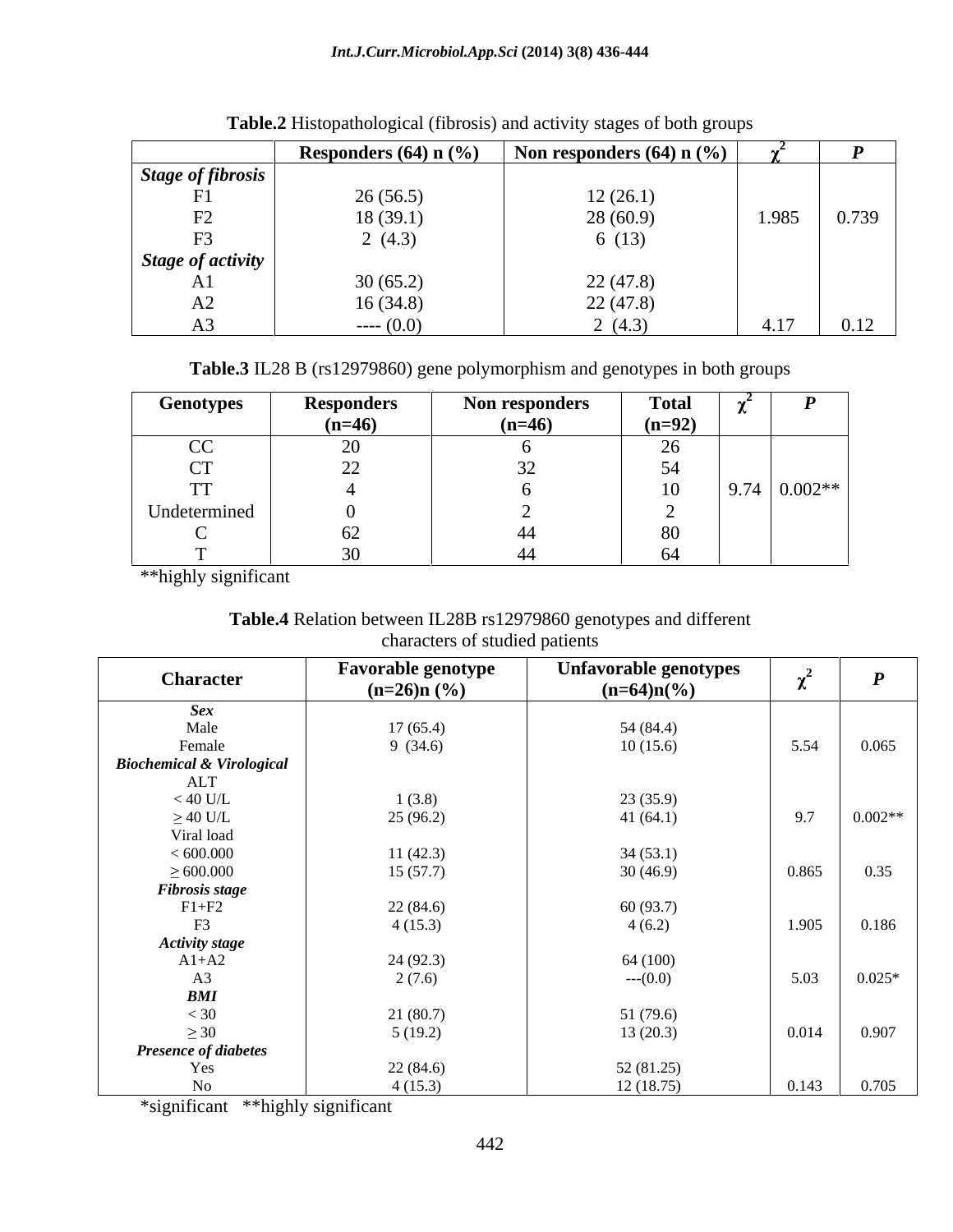- Agu'ndez J, Garcı´a-Martin E, Maestro M El Zanaty M. Egypt demographic and histological features in hepatitis C virus-induced liver disease. Plos One
- Akuta N, Suzuki F, Kawamura Y, et al. peginterferon plus ribavirin com bination therapy in Japanese patients genotype infected with henatitis C virus 891-899. infected with hepatitis C virus
- Asselah T, Estrabaud E, Bieche I, et al. Hepatitis C: viral and host factors associated with non-response to pegylated interferon plus ribavirin.
- Barreiro P, Pineda JA, Rallón N, et al. nucleotide polymorphisms on clearance. Nature 2009; 461: 399-401. hepatitis C virus-coinfected patients receiving antiretroviral therapy. J Infect Dis 2011; 203: 1629-1636.
- Chen TM, Huang PT, Tsai MH, et al. Hendy OM, Abd El Moneam E, Al shafie elevation in patients with chronic hepatitis C, but not hepatocellular carcinoma, and its normalization after combination therapy. J Gastroenterol
- De Nicola S, Aghemo A, Rumi MG, et al. predicts pegylated interferon plus chronic hepatitis C genotype 4.
- Derbala M, Rizk N, Shebl F et al. Interleukin-28 and hepatitis C virus

**References** clearance and liver fibrosis. World J Gastroenterol 2012; 18:7003-7008.

- et al. Relation of IL28B gene polymorphism with biochemical and prevalence of hepatitis C 2009; 251-El Zanaty M. Egypt demographic and health survey: knowledge and prevalence of hepatitis C 2009; 251- 252.
- 2012; 7: e37998. interleukin 28B rs12979860 C/T<br>a N. Suzuki F. Kawamura Y. et al. bolymorphism on the histological Predictors of viral kinetics to outcome of chronic hepatitis C: Falleti E, Bitetto D, Fabris C et al. Role of interleukin 28B rs12979860 C/T polymorphism on the histological relationship with gender and viral genotype. J Clin Immunol 2011; 31: 891-899.
- genotype 1b. J Med Virol 2007; Gad HH, Dellgren C, Hamming OJ, Vends 79:1686-95.<br>
Iah T. Estrabaud E. Bieche I. et al.<br>
Iah T. Estrabaud E. Bieche I. et al.<br>
Interferon-lambda is functionally an S, Paludan SR and Hartmann R. Interferon-lambda is functionally an interferon but structurally related to the interleukin-10 family. J Biol Chem 2009; 284:20869-75.
- Liver Int 2010; 30:1259-69. Ge D, Fellay J, Thompson AJ, et al. Influence of interleukin-28B single-<br>hepatitis C treatment-induced viral Genetic variation in IL28B predicts hepatitis C treatment-induced viral
- progression to liver cirrhosis in Gomez RM, Eslam M, Ruiz A and human immunodeficiency virus Maraver M. Genes and hepatitis C: susceptibility, fibrosis progression and response to treatment. Liver Int 2011; 31: 443-460.
- Predictors of alpha-fetoprotein MA, El-Sabawy M, Rady MA and El pegylated interferon alfa 2a-ribavirin patients with chronic HCV genotype MA, El-Sabawy M, Rady MA and El Baz SA. Role of IL28B gene polymorphisms in response to the standard of care treatment in Egyptian four. Life Science J 2011; 8:908-915.
- Hepatol 2007; 22:669-75. Jia Z , Ding Y, Tian S, Niu J and Jiang J. Interleukin 28B polymorphism ribavirin treatment outcome in HCV genotypes: results from a Meta-Test of IL28B polymorphisms in chronic hepatitis C patients treated with PegIFN and ribavirin depends on HCV genotypes: results from a Meta- Analysis. PLoS One 2012; 7: e45698.
- Hepatology 2012; 55: 336-342. Kamal SM. Hepatitis C virus genotype 4 therapy: progress and challenges. Liver Int 2011; 31:45-52.
- genotype-4: Treatment induced Kanda T, Kato K, Tsubota A, et al. Platelet count and sustained